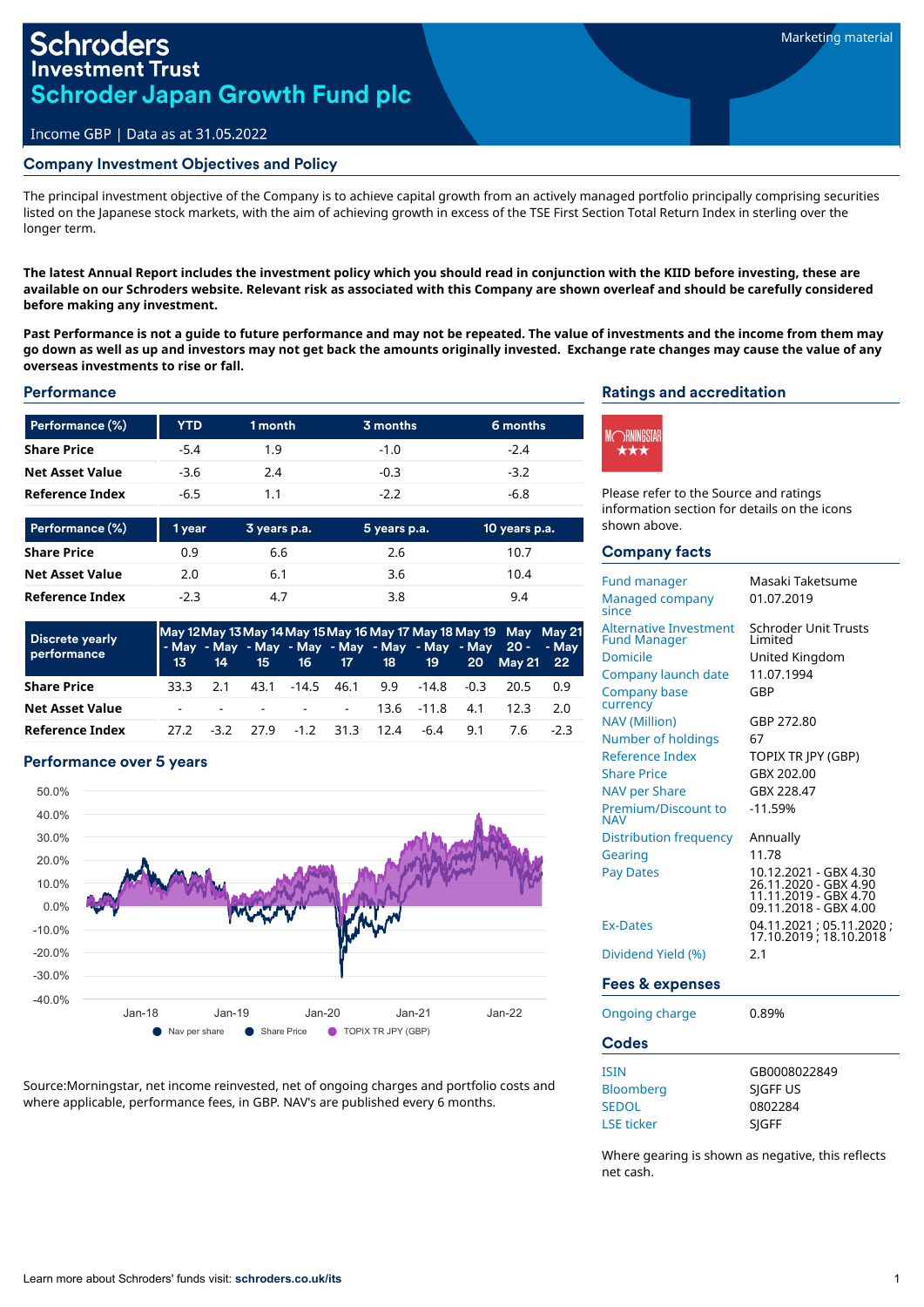# **Schroders Investment Trust Schroder Japan Growth Fund plc**

Income GBP | Data as at 31.05.2022

# 10 year return of GBP 10,000



The chart is for illustrative purposes only and does not reflect an actual return on any investment.

Returns are based on the share price. Share price performance figures are calculated on a mid-market basis in GBP with income reinvested on the ex-dividend date.

## Risk considerations

The Company can be exposed to different currencies. Changes in foreign exchange rates could create losses. The Company may be concentrated in a limited number of geographical regions, industry sectors, markets and/or individual positions. This may result in large changes in the value of the company, both up or down, which may adversely impact the performance of the company. The Company may borrow money to invest in further investments, this is known as gearing. Gearing will increase returns if the value of the investments purchased increase in value by more than the cost of borrowing, or reduce returns if they fail to do so.

## Asset allocation

Source: Schroders. Top holdings and asset allocation are at fund level.

## Sector (%)



## Top 10 holdings (%)

| <b>Holding name</b>                 | %   |
|-------------------------------------|-----|
| <b>Toyota Motor Corp</b>            | 5.6 |
| Nippon Telegraph & Telephone Corp   | 4.5 |
| Hitachi Ltd                         | 3.9 |
| Tokio Marine Holdings Inc           | 3.5 |
| Sumitomo Mitsui Financial Group Inc | 3.5 |
| Seven & i Holdings Co Ltd           | 3.3 |
| Mitsui Fudosan Co Ltd               | 3.1 |
| Mitsui & Co Ltd                     | 2.9 |
| Astellas Pharma Inc                 | 2.7 |
| <b>KDDI Corp</b>                    | 2.6 |

Source: Schroders. Top holdings and asset allocation are at company level. Liquid Assets contain cash, deposits and money market instruments, which are respectively not part of the core investment objective and policy. The commitment linked to the equity index futures contracts, if present, is deducted from cash.